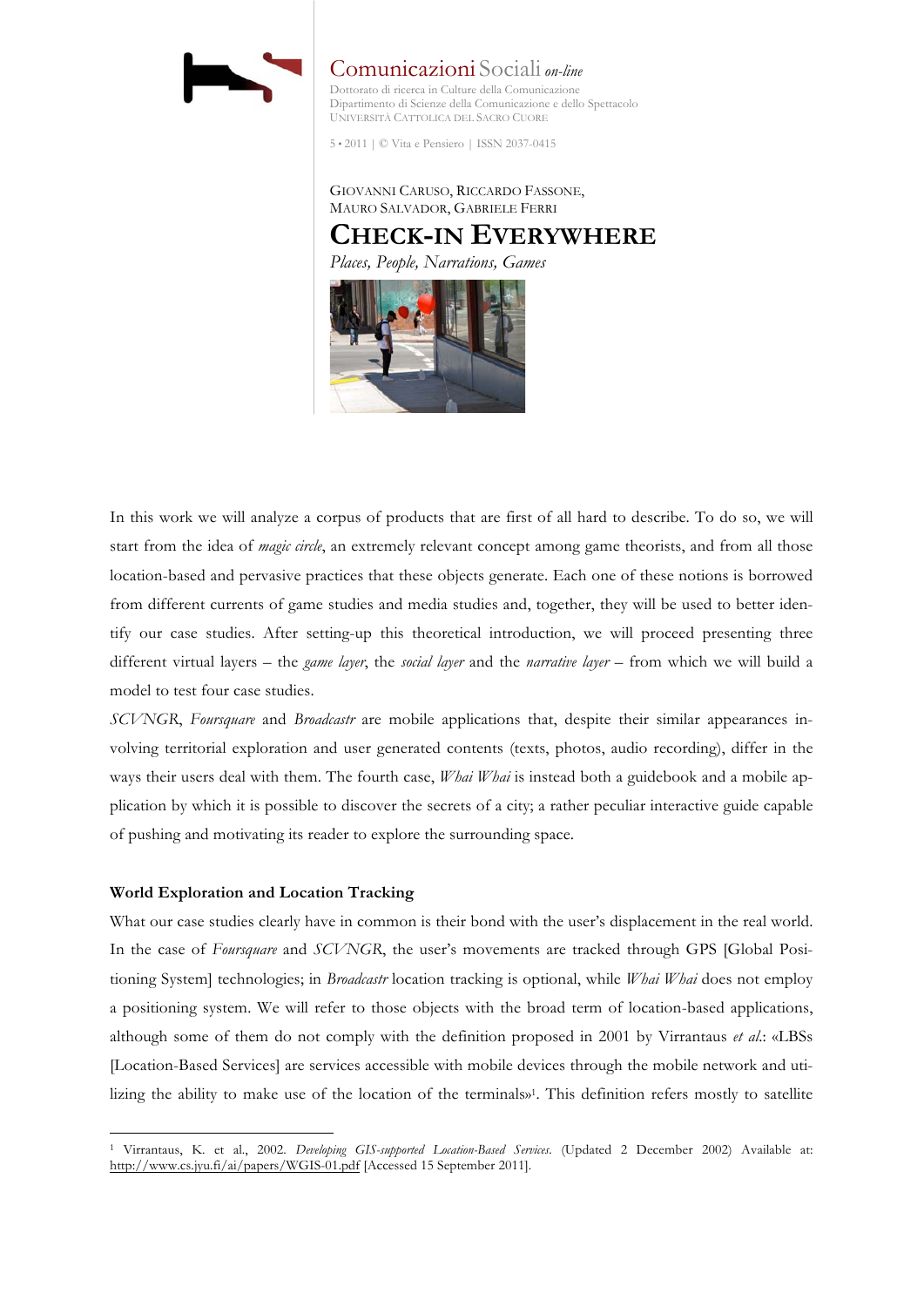tracking, but in this context we will use it in a broader sense, referring to products that maintain a crucial bond with the geographic position of their user. In short, with location-based we intend both the automatic localization of the device that is running the application and/or the voluntary movements of the user that follows the spatial indications of the application.

Some of our case studies share common properties with other products based on GPS tracking, such as interactive maps developed for mobile devices or augmented reality applications (e.g. *Wikitude*2). Nevertheless, we decided to focus our research on location-based applications that retain a distinct ludic component or can act as platforms for playful practices. In our paper we will explore the interactions between location tracking and games analyzing both the design and the use of those objects.

### **Breaking the Magic Circle**

 $\overline{a}$ 

In arguing that our four case studies retain a ludic or playful component, we need to confront the classic models of game studies. In defining the nature of games, most scholars have resorted to space-related metaphors. Notably, Johan Huizinga, referred to the space of play and games as a magic circle. In 1938, Huizinga described it as it follows:

All play moves and has its being within a play-ground marked off beforehand either materially or ideally, deliberately or as a matter of course. Just as there is no formal difference between play and ritual, so the 'consecrated spot' cannot be formally distinguished from the play-ground. The arena, the cardtable, the magic circle, the temple, the stage, the screen, the tennis court, the court of justice, etc, are all in form and function play-grounds, i.e. forbidden spots, isolated, hedged round, hallowed, within which special rules obtain. All are temporary worlds within the ordinary world, dedicated to the performance of an act apart<sup>3</sup>.

From Huizinga's point of view, the magic circle delimits the real world from *ad hoc*, non-permanent fictional worlds that are created to play. These worlds exist within a circle, a "consecrated spot" – not unlike that of a ritual – that delimits spatially and temporally the permanence of the make-believe world of a game. Following Huizinga's path, Goffman claims that games are capable of creating «a locally realized world of roles and events»4, while for French sociologist Roger Caillois, games imply an activity that is «*sépareé* circonscrites dans le limites d'espace et de temps précises et fixées à l'avance»5. For most game and play theorists then, games are inscribed in a space (physical or metaphorical) that remarks their fundamental difference from the real world and from everyday life. The objects that we chose to analyze in our

<sup>&</sup>lt;sup>2</sup> *Wikitude* is an augmented reality mobile application based on GPS tracking that allows users to identify points of interest in the real world using their phone's camera.

<sup>3</sup> Huizinga, J., 1955. *Homo Ludens: A Study of the Play-Element in Culture*. Boston: The Beacon Press, p. 10.

<sup>4</sup> Goffman, E., 1961. *Encounters. Two studies in the sociology of interaction*. Basingstoke: MacMillan, p. 31.

<sup>5</sup> Caillois, R., 1991. *Les jeux et les hommes: la masque et le vertige*. 4th ed. Paris: Gallimard, p. 43.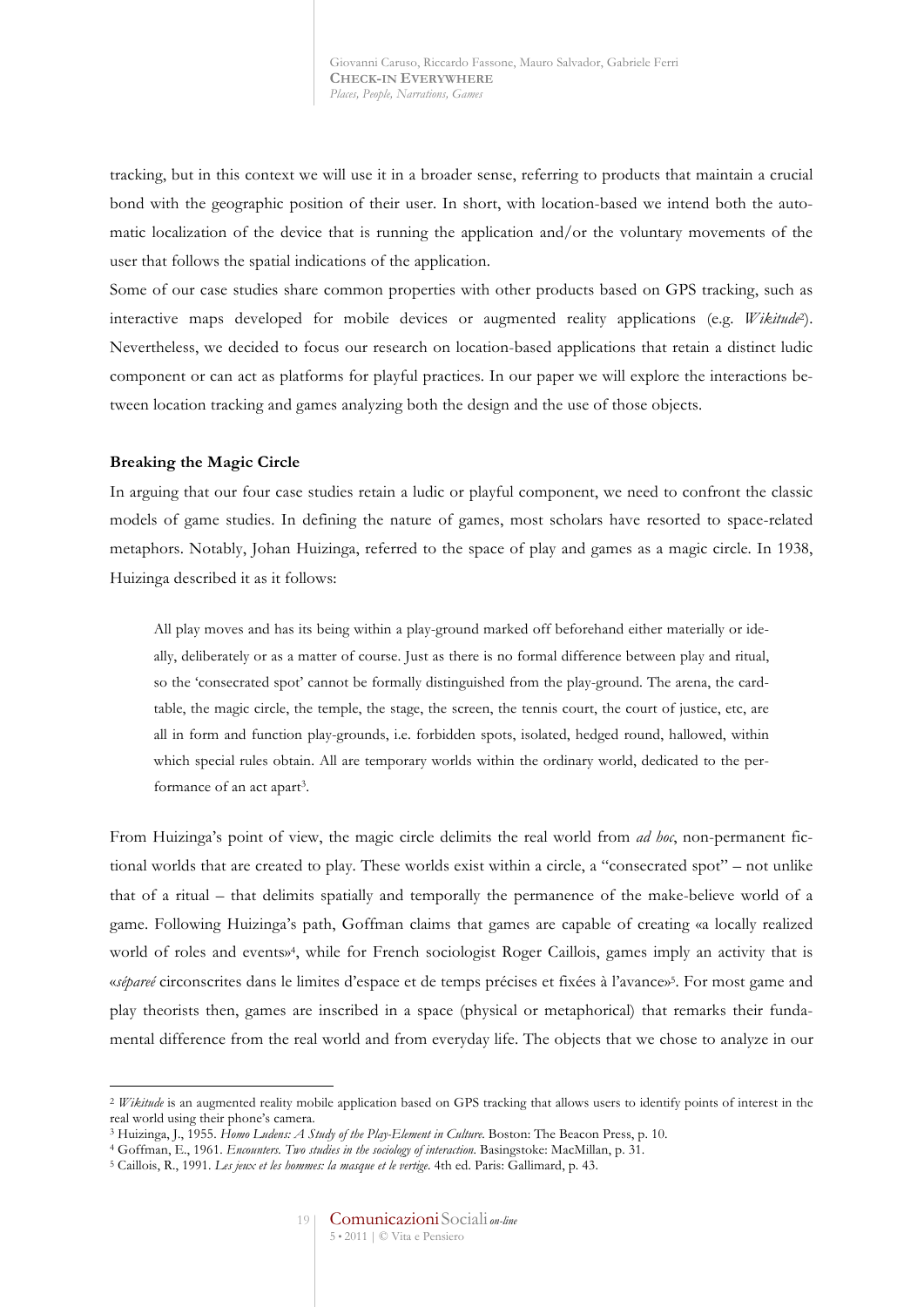research seem to conflict with these theoretical stances. Firstly, location-based playful experiences do not take place inside a physical *magic circle*, nor inside an arena designed for such activities. Their very existence depends on using the real world as a potential playground, inevitably sharing it with non-playing subjects. Secondly, while institutionalized, rule-based games require the player to comply with specific rules for the entire time of the match, location-based products offer a less restrictive experience. The ludic component of applications such as *Foursquare* is mingled with and ostensibly depends on banal routines (shopping, driving, eating in a restaurant), while the membrane that separates play and real life remains permeable. According to game designers Katie Salen and Eric Zimmerman, while games are in the most cases formal, defined, rule-based entities, the act of playing remains inevitably fuzzy:

The boundary between the act of playing with the doll and not playing with the doll is fuzzy and permeable. Within this scenario, we can identify concrete play behaviors, such as making the doll move like a puppet. But there are just as many ambiguous behaviors, which might or not be play, such as idly kneading its head while watching TV. There may be a frame between playing and not playing, but its boundaries are indistinct<sup>6</sup>.

Facing these difficulties in defining the limits of both the concept of play and of experience, we chose to analyze objects that use this vagueness to their own good.

In a research published in 2009, Markus Montola, Jaakko Stenros and Annika Waern described a corpus of playful practices having in common «one or more salient features that expand the contractual magic circle of play spatially, temporally, or socially»7. So we are talking about something capable of transcending the game limits or, more precisely, the very idea of magic circle, and that is exactly what we were looking for. Again, the three game scholars:

The contracts of pervasive games are different from the contracts of traditional, nonexpanded games. The magic circle is not an isolating barrier distinguishing the ludic from the ordinary, but a secret agreement marking some actions as separate from the ordinary world. While all human actions are real, those that happen within the contract of a game are given a special social meaning. In conclusion, we can see that there is a twofold dynamic between the playful and the ordinary that provides pervasive games a reason to exist: Both play and ordinary life can benefit from the blurring of the boundary8.

So, location-based ludic applications tend to "blur the boundaries" that separate playful and non-playful practices. As we will try to demonstrate, the products we have chosen generate pervasive practices exploiting this deep indeterminacy of the ludic concept.

<sup>6</sup> Salen, K. & Zimmerman, E., 2004. *Rules of Play: Game Design Fundamentals*. Cambridge MA: MIT Press, p. 94.

<sup>7</sup> Montola, M., Stenros, J. & Waern, A., 2009. *Pervasive Games. Theory and Design*. Burlington: Morgan Kaufmann Publishers, p. 12. 8 Montola, Stenros & Waern, 2009, p. 21.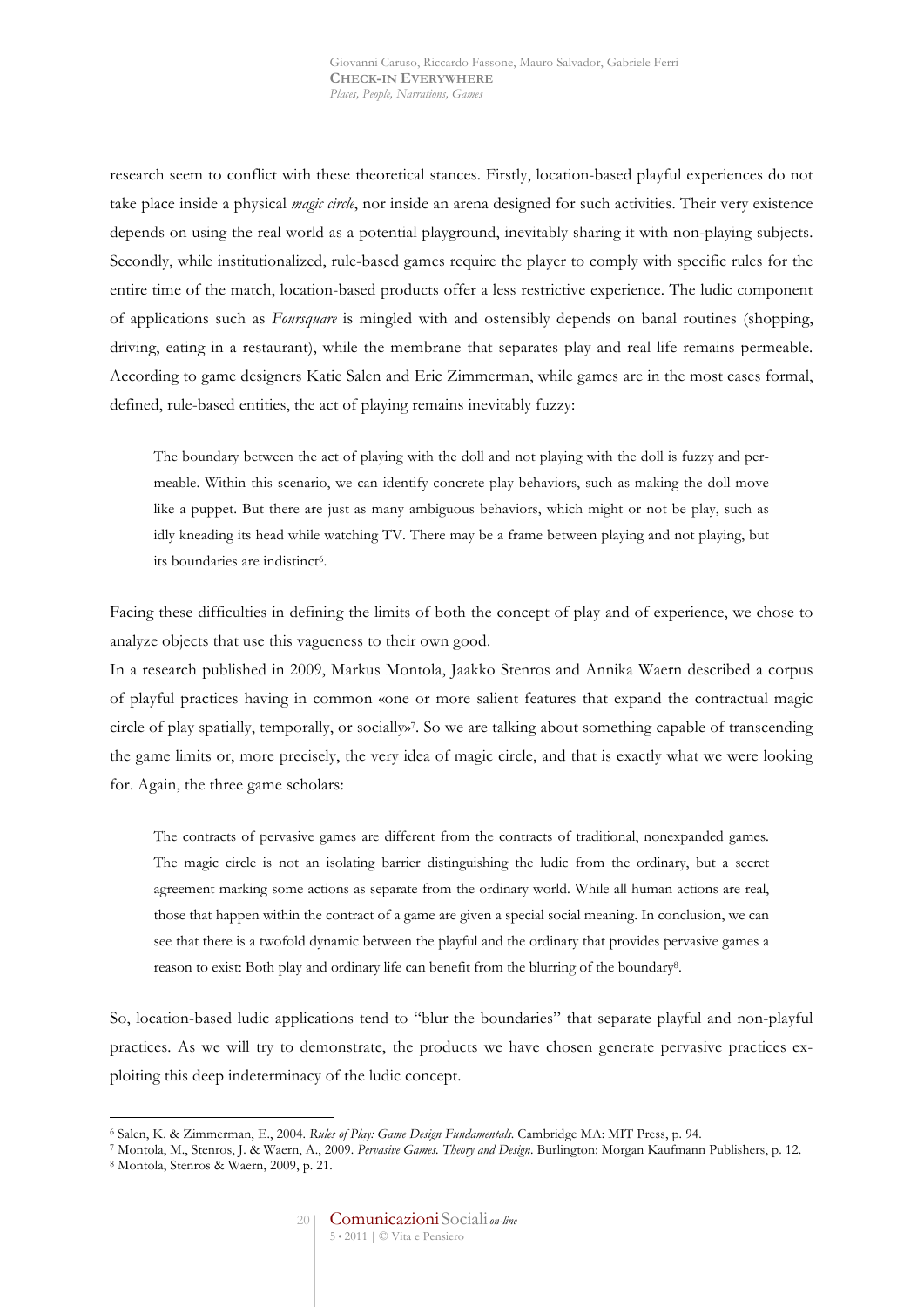## **Three Virtual Levels – a model of analysis**

In the following pages we take into consideration the various ways in which common spatial practices (taking a stroll, going to a restaurant, exploring a new city) have become the object of an intense mediatization. We will analyze four examples of products that aim at interacting with the user's experience of space and movement in the real world in order to test a tripartite model of analysis.

The three layers (**Fig. 1**) considered in the analysis of these hybrid media products allowed us to map – at least partially – the territory of space related applications, placing them within a field of tension that informs both their core design and the user experience they intend to provide.



**Figure 1**. The model through which we have analyzed our case studies

In this perspective, the game layer refers to the presence of game-like features in the objects of our research, following the definition proposed by Salen and Zimmerman: «A *game* is a system in which players engage in an artificial conflict, defined by rules, that results in a quantifiable outcome»9. We will try then to identify if an artificial conflict, a set of rules and a quantifiable outcome are clearly recognizable in these applications. Moreover, when considering the concept of gamification<sup>10</sup> and its marketing oriented nature, it is clear that those game features are not there only to let the users play, but also to make them do something. The game layer is not only about fun, it is also about the use of game features in a *factitive*<sup>11</sup> way with the purpose of exploiting the users' behaviors.

The social layer deals instead with the power of social networks and social relations to bond people together. The terms retains a certain structural and ontological complexity: for Christina Prell, «social

<sup>9</sup> Salen & Zimmerman, 2004, p. 80.

<sup>10</sup> Gamification is a broadened concept born in a marketing environment. As a strategy, Gamification involves game play mechanics for non-game applications in order to encourage people to use them. Bunchball, a service company that creates gamified web sites, claims: «Gamification improves user engagement, employees productivity and customer loyalty. With Nitro, Bunchball's gamification platform, you can directly influence behavior and optimize how users interact with your site». In Bunchball, 2011. *Homepage*. Available at: http://bunchball.com/ [Accessed 20 October 2011]. For a less marketing oriented approach to gamification see McGonigal, J., 2011. Rea*lity is Broken*. London: Penguin Press HC.

<sup>&</sup>lt;sup>11</sup> In his semiotics theory about modal verbs, Greimas defines the factitive modality as the object potential skill to communicate their directions of use (communicative function) generating precise actions sequences done by the users (operative function). Greimas, A. J., 1983. *Du sens. 2*. Paris: Éditions du Seuil.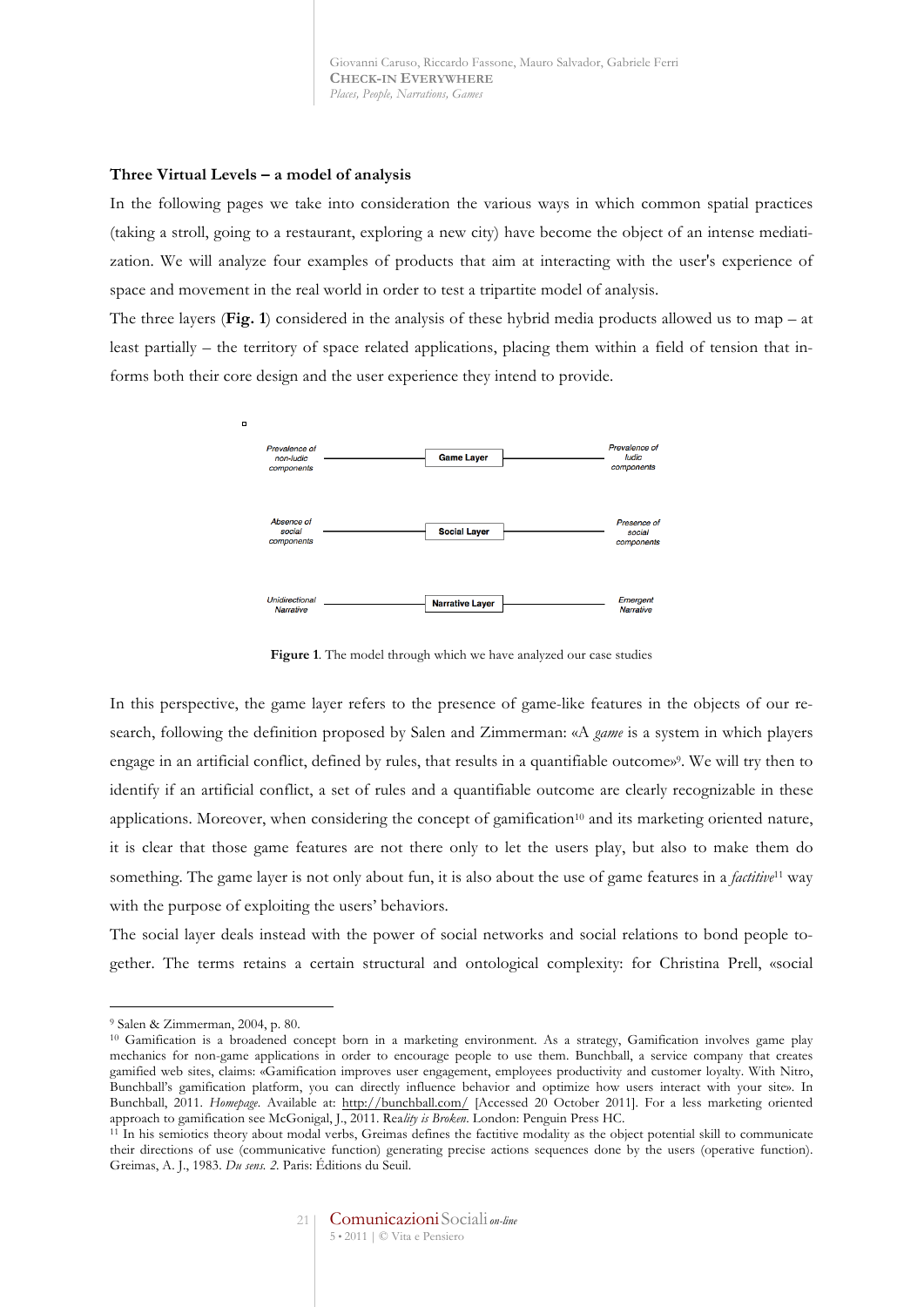networks [are] composed of a series of levels such as actors (e.g. individuals); relations connecting actors together (e.g. friendship); dyads (e.g. pairs of actors); triads (e.g. structure composed of three actors); subgroups; and entire networks.»12. To dampen this complexity, we posit our analysis in the field of online social networks. Thus, talking about "social layer" means to consider the connections among actors (how people are related each other – the *social graph*) and actors and interests (as the result of online social activities: what people like, share, follow – the *interest graph*) typical of a mediated virtual networked ecosystem. Looking at the case studies, the analysis turns into an evaluation of all the social components that allow the users to share their spatial experience within their personal digital network (e.g. comments, friendship). It is not only about the presence of certain tools in those applications, but also about how important it is to use these tools to fully exploit their location-based ludic exploration (a crucial issue for *Foursquare*, conceived as a location-based social network *tout court* instead of a simple mobile application).

The narrative layer aims at defining how deeply integrated in the application a narrative component is, a matter that seems to be recurrent in our case studies. Although the products we have analyzed all show some sort of tension towards narrative, in our research we often found ourselves questioning the status and structure of narration within location-based applications. On the one hand, there is a tendency to encourage diverse styles of fruition (as in *Foursquare*). On the other hand, our understanding of these products as narrative objects is based on two different narrative models: that of an emerging or collaborative narrative, and that of a unidirectional, more "traditional" narrative. Though it is clear that most of the location-based ludic applications retain a narrative potential, the analysis of these peculiar media products within a narrative/narratological frame remains problematic.

In summary, our model is based on a tripartite analysis that aims at testing the ludic, social and narrative potential of the applications we chose as case studies. We argue that the objects of our research can be placed in different spots on the three *continua* that we propose, on the basis of both their design ad the user experience they imply. This three-headed model may be helpful to identify different tendencies and biases in location-based applications.

## *SCNVGR*

 $\overline{a}$ 

In its official web site, *SCVNGR* is described as «a game about doing challenges at places»13. In July 2010 Seth Priebatsch, founder and CEO of the game opened his TED-Boston speech claiming that through his company products he was «fairly determined to try and build a game layer on top of the world»14. Prie-

<sup>13</sup> Scvngr, 2011. *Homepage*. Available at: http://www.scvngr.com/ [Accessed 10 October 2011].

<sup>14</sup> TED, 2010. *Seth Priebatsch: The Game Layer on Top of the World*. Available at

<sup>12</sup> Prell, C., 2011. *Social Networks Analysis: History, Theory and Methodology*, Thousand Oaks: Sage, p. 3.

http://www.ted.com/talks/seth\_priebatsch\_the\_game\_layer\_on\_top\_of\_the\_world.html [Accessed 10 October 2011].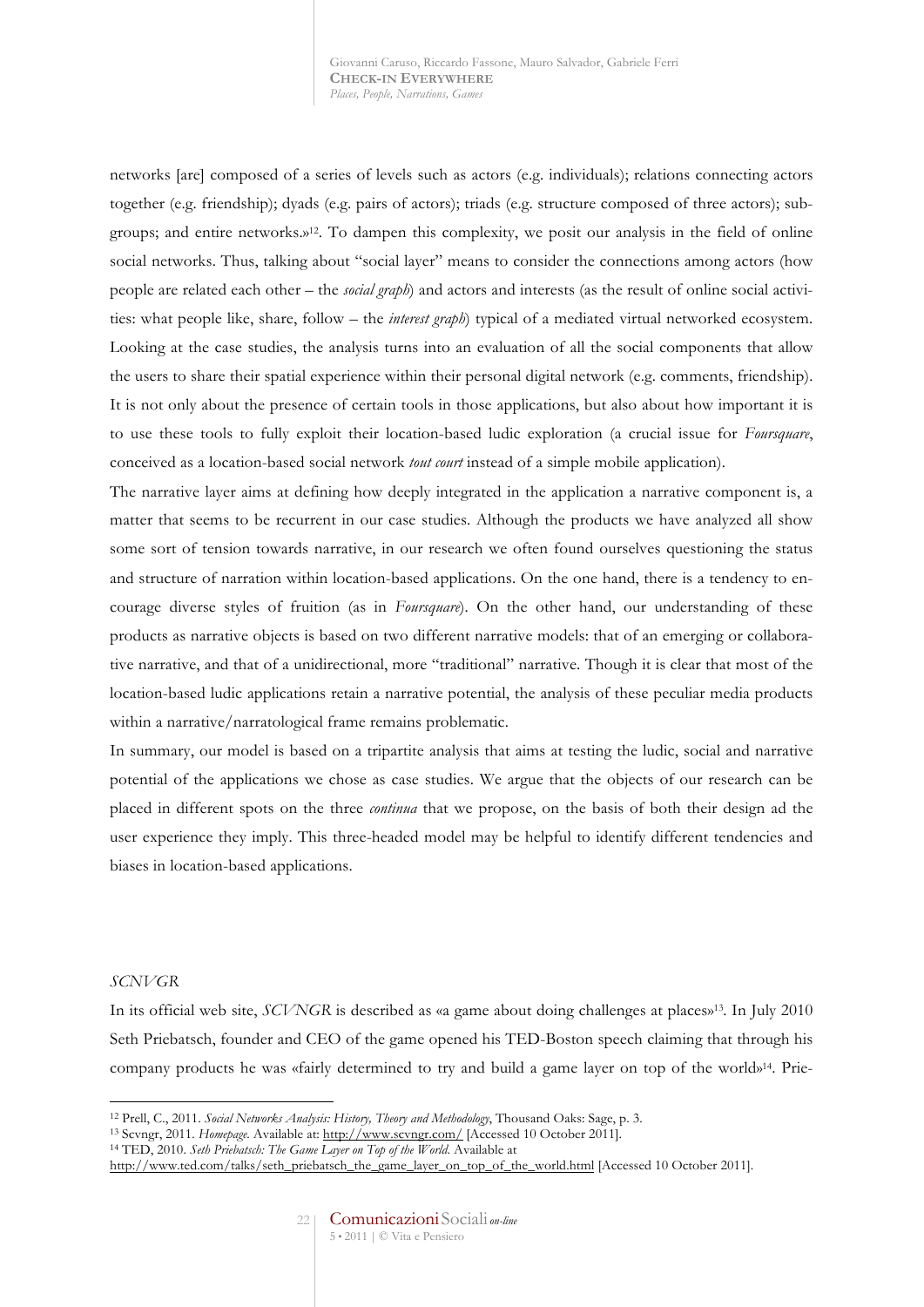batsch's idea of game layer seems to adhere to the gamification practice of using ludic mechanics to "spice up" non-game products. So, ostensibly based on this idea of game layer, *SCVNGR* first of all calls itself a game in a traditional way. As we said before, this free mobile application provides various types of challenges through which its users can earn different prizes. The use of points, rewards, badges, levels and – in some cases – more complex game-like dynamics is highly present in our case studies. As we will see, the design of location-based products seems to suggest their adaptability to both "traditional" playing practices (as in the case of *Whai Whai*, which combines the dynamics of scavenger hunt and choose-your-ownadventure books) and more diffused, non-teleological lusory usages15. In this case, the ludic components are deeply integrated in the application: an artificial conflict defined by rules with a quantifiable outcome, as Salen and Zimmerman pointed out. Anyhow, even in a perfectly clear case like that of *SCVNGR*, some sort of fuzziness connotes the practices inspired by these applications. The "model user" of *SCVNGR* will typically be engaged in a pervasive ludic practice, alternating between goal-oriented behaviours ("*do this* in order to win a free pizza") and more mundane tasks. Even so, *SCVNGR* can be put on the right side of the game layer section of our model.

Proceeding with the analysis, we can say that the challenges of *SCVNGR* are strictly linked with the physical space they are set in, as the application involves geo-localization as a pivotal aspect. The game claim is in fact: «Go places. Do challenges. Earn points»16. The challenges are created by users, by companies using them as marketing tools or by local shops, by institutions that seek to promote their work and initiatives, and can be put together by *treks* – themed sets of places with dedicated challenges in each one of them – that expand the game experience. Again, from the official website, the game is described as «part awesome location-based mobile game [and] part really powerful mobile gaming platform»17, stimulating the production of brand new experiences after paying some money to the game owners. The narrative part of the game then is deeply collaborative and emergent, putting again *SCVNGR* on the right side of the narrative layer section of our model.

The analysis of the social layer is a bit more complex. A key feature of the game is the fact that the rewards are both virtual (i.e. badges and points in the game) and real, often provided by the creators of the challenges. This duality reminds of the difference between intrinsic and extrinsic work rewards described by Mottaz18. The intrinsic rewards are connected with the worker's interest in the task. The extrinsic rewards instead, come from the employer. The commitment to work depends on the proximity of these rewards with the work values (in the form of desires and expectations) the worker gives to his job. It is

<sup>15</sup> According to Bernard Suits, «To play a game is to attempt to achieve a specific state of affairs (prelusory goal), using only means permitted by rules (lusory means), where the rules prohibit use of more efficient in favour of less efficient means (constitutive rules), and where the rules are accepted just because they make possible such activity (lusory attitude)». Suits, B., 2005. *The Grasshopper: Games, Life, Utopia*. Peterborough: Broadview Press, pp. 54-55.

<sup>16</sup> SCVNGR, 2011. *Homepage*. Available at: http://www.scvngr.com/ [Accessed 10 October 2011].

<sup>17</sup> SCVNGR, 2011. *Build on SCVNGR*. Available at: http://www.scvngr.com/builder [Accessed 10 October 2011].

<sup>18</sup> Mottaz, C. J., 1988. Determinants of Organizational Commitment. *Human Relations*, 41 (6), pp. 467-480.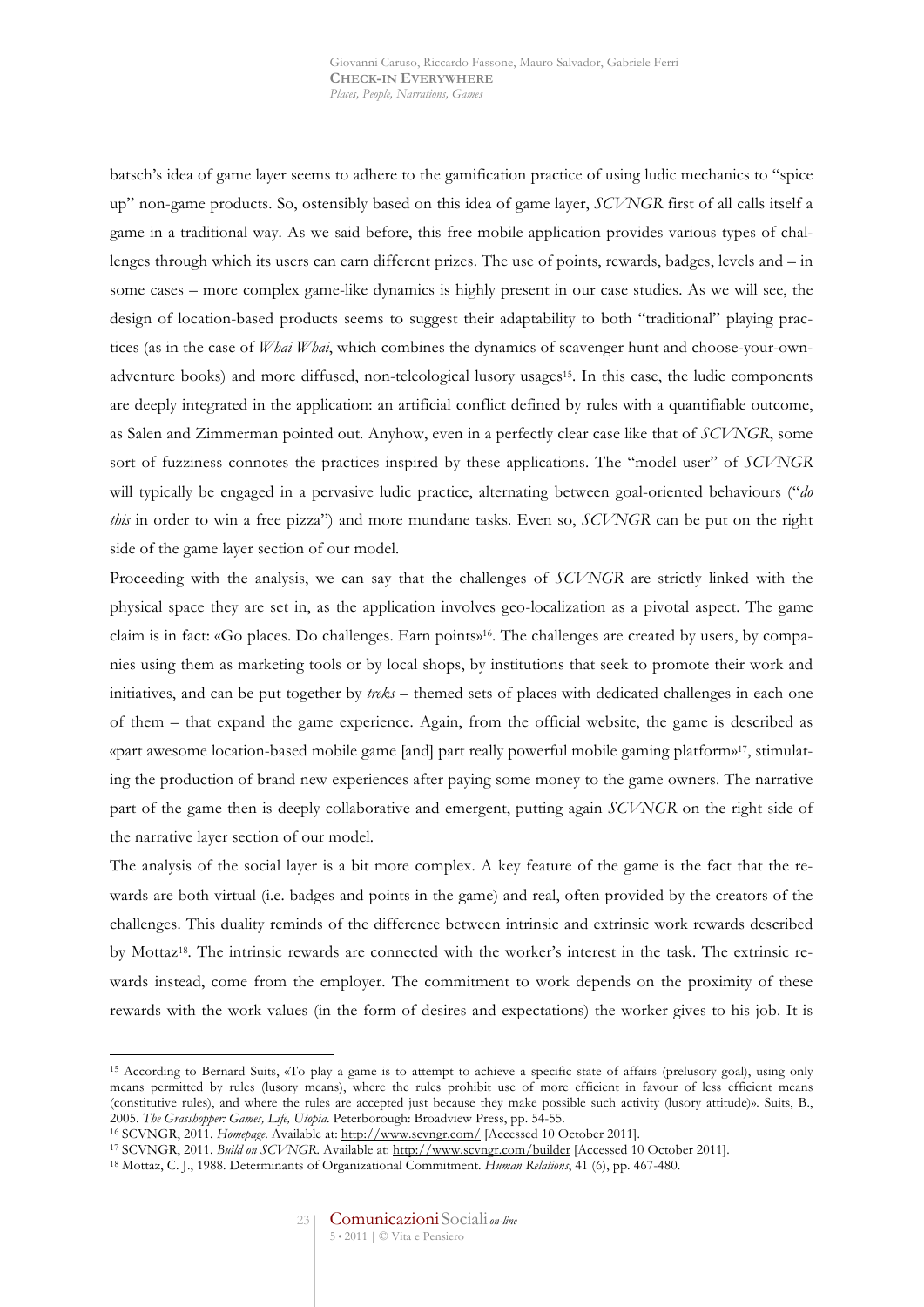clear that the values have high profile aims and, even if they are not quickly satisfied, they cannot influence the commitment too much. The rewards are instead pivotal and can deeply change the worker's involvement in the job. In *SCVNGR* we face a similar situation with intrinsic – in this case not only the player's interest in the game but also for the rewards found within the game world – and extrinsic rewards. The former are bound above all to a social desire for contact, status and reputation through virtual prizes (badges and points); the latter are instead the real prizes the users can get. So, it is in the intrinsic rewards, in the social status desire, in the confrontations between users and the bottom-up productions already mentioned, that the social component of the game emerges, putting *SCVNGR* on the right side also of the social layer section of our model.

#### *Foursquare*

*Foursquare* is another mobile application that implies geolocation and urban exploration. In this case the focus is on the voluntary *check-ins* by which the users record their passages through places. Points and badges are the prizes for the users that visit the same place more often or that create and post more comments about them. *Foursquare* also produces a weekly chart – based on algorithm calculations invisible to users – that allows to elect the *mayor* of every place recorded. The approach is hereby competitive, since it's possible to lose a *mayorship* to another user.

Born with the aim to help discovering new places through the gamification scheme composed of checkins and rewards, *Foursquare* gains its success also from its participatory nature and its two coexistent souls: the use of the product as a recording device (in the fashion of a travelogue, to share written notes on places, routes, episodes), and its use as a factitive device, similar to the use of a bottom-up guide book, that other users can read and follow, even without contributing themselves.

On the narrative level then, *Foursquare* changes depending on its use: as we have seen, as a travelogue it builds up a collaborative narrative, as a traditional guide book instead it remains bound to a unidirectional narration that its user choose to follow.

Also considering the social layer this differentiation remains strong. It's easy to underline that in this case narrative and social components are deeply linked. Where there is collaborative narration the social component is pivotal, in the form of shared comments, pictures, activities, tips and To-Dos that lead other users' experience. Even badges and mayorship competition, with a dynamic leader board that expresses the domain among a given network of friends, are vital social aspects of *Foursquare*. Another important feature, common to all social media, is the parasitical gathering of new users (as friends or competitors) from other major social networks through invitations. So, while in the first case the social aspects are vital to the *Foursquare* experience, where the narration is unidirectional this social layer is thinner and the application becomes a sort of bottom up guide book.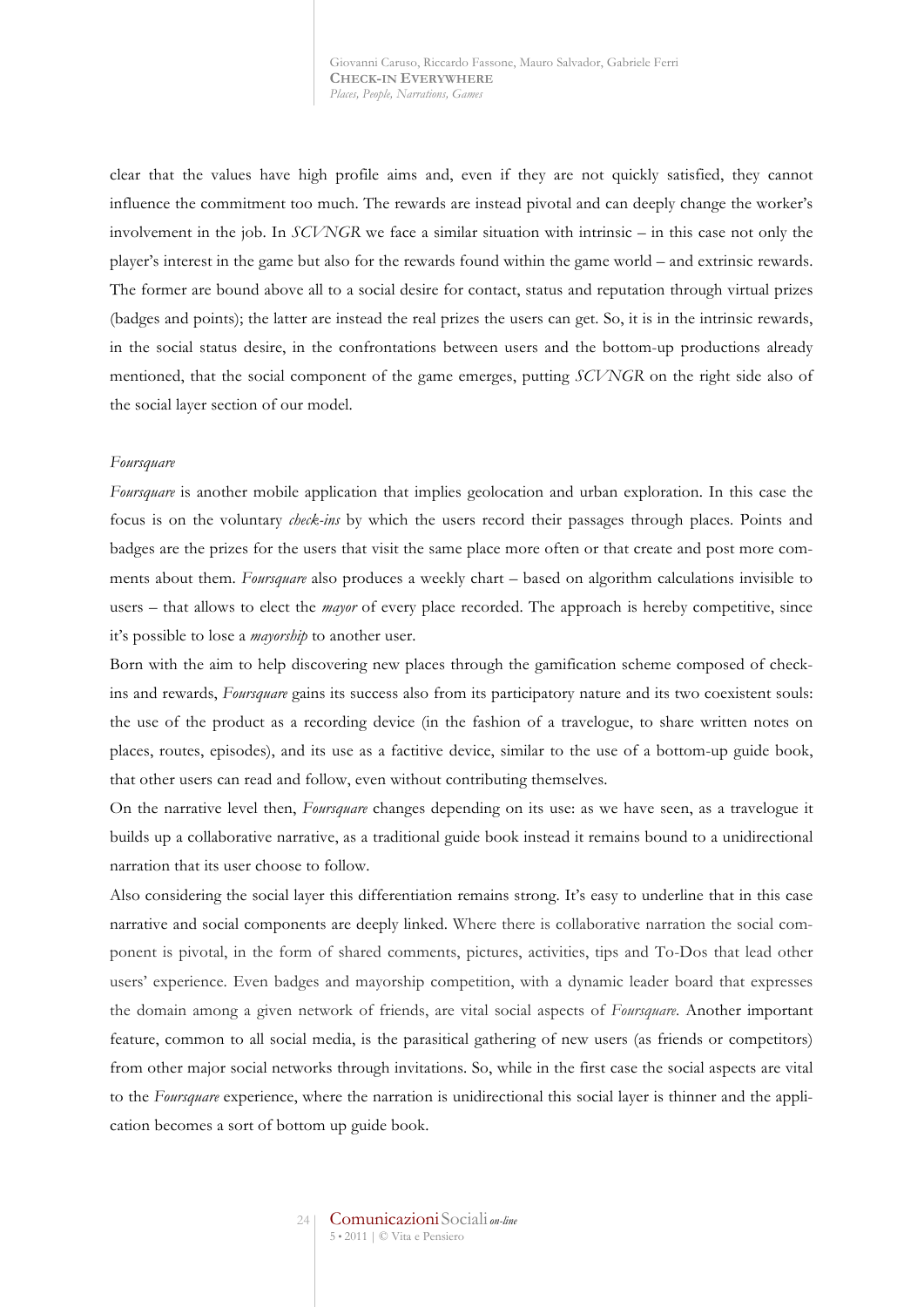The game layer is a bit peculiar. *Foursquare* incorporates the indeterminacy of the ludic element within its very design. The user can seamlessly move between the playful and the useful: rewards, points and badges are intertwined with tips, suggestions and directions on what to do in a specific place. This duality prevents *Foursquare* from being placed univocally on the right side of the game layer axis. In fact, used as a guide book, *Foursquare* ludic components are very scarce, if not totally absent. That is not true in the travelogue use, in which the gamified system of check-ins and rewards creates a nearly ludic environment. We chose to put this last case in a faded position inside the game layer axis due to the lack of proper ludic challenges as the ones of *SCVNGR*.

## *Broadcastr*

*Broadcastr* was launched in december 2010 by Andy Hunter and Scott Lindenbaum, who described it as «an app for iPhone and Android that creates intimate and immersive experiences by unlocking pictures and audio relevant to where you are. It turns your smartphone into a multimedia guide to the world, and everyone can contribute»19. *Broadcastr* is based on the user's production of micro-narrations that are connected to places found in the real world. Tipically, a *Broadcastr* user will record his story about a particular spot in a city through the voice recording plug-in included in the application. This audio fragment is then made available to all *Broadcastr* users who will be able to access it from their mobiles or home computers. Unlike *Foursquare* or *SCVNGR*, *Broadcastr* does not require its users to be physically present in a place in order to be able to browse and contribute to the audio library of the application. *Broadcastr* can be used from home and the audio files are all accessible at once from any location on the planet. Nevertheless, in their statement regarding *Broadcastr*, Hunter and Lindenbaum seem to encourage a geo-localized use of their application. In *Broadcastr*'s web site, the two founders write:

Go exploring with *Broadcastr* and you'll find memories, insights, and enriching information about eclectic and everyday places on every continent on Earth. Take a walk while stories about your surroundings stream automatically to your phone. A celebrity chef whispers in your ear as you stroll past his favorite restaurant; a renowned architect guides you through lower Manhattan; a comedian shares a hilarious personal anecdote at her favorite bar. Your movement through the world becomes your search query. Download the app. Take a walk<sup>20</sup>.

So, while it is possible to browse *Broadcastr* remotely, using it on a smartphone while actually moving in the city will create a playlist of audio fragments that will be played as the user reaches a certain spot. In this case we may find another example of divergent affordances or possible usages of a location-based application. *Broadcastr* can be used both as a random access tour guide from a home computer and as a

 $\overline{a}$ <sup>19</sup> Broadcastr, 2011. *About*. Available at: http://broadcastr.com/betablog/about/ [Accessed 20 October 2011].

<sup>20</sup> Broadcastr, 2011.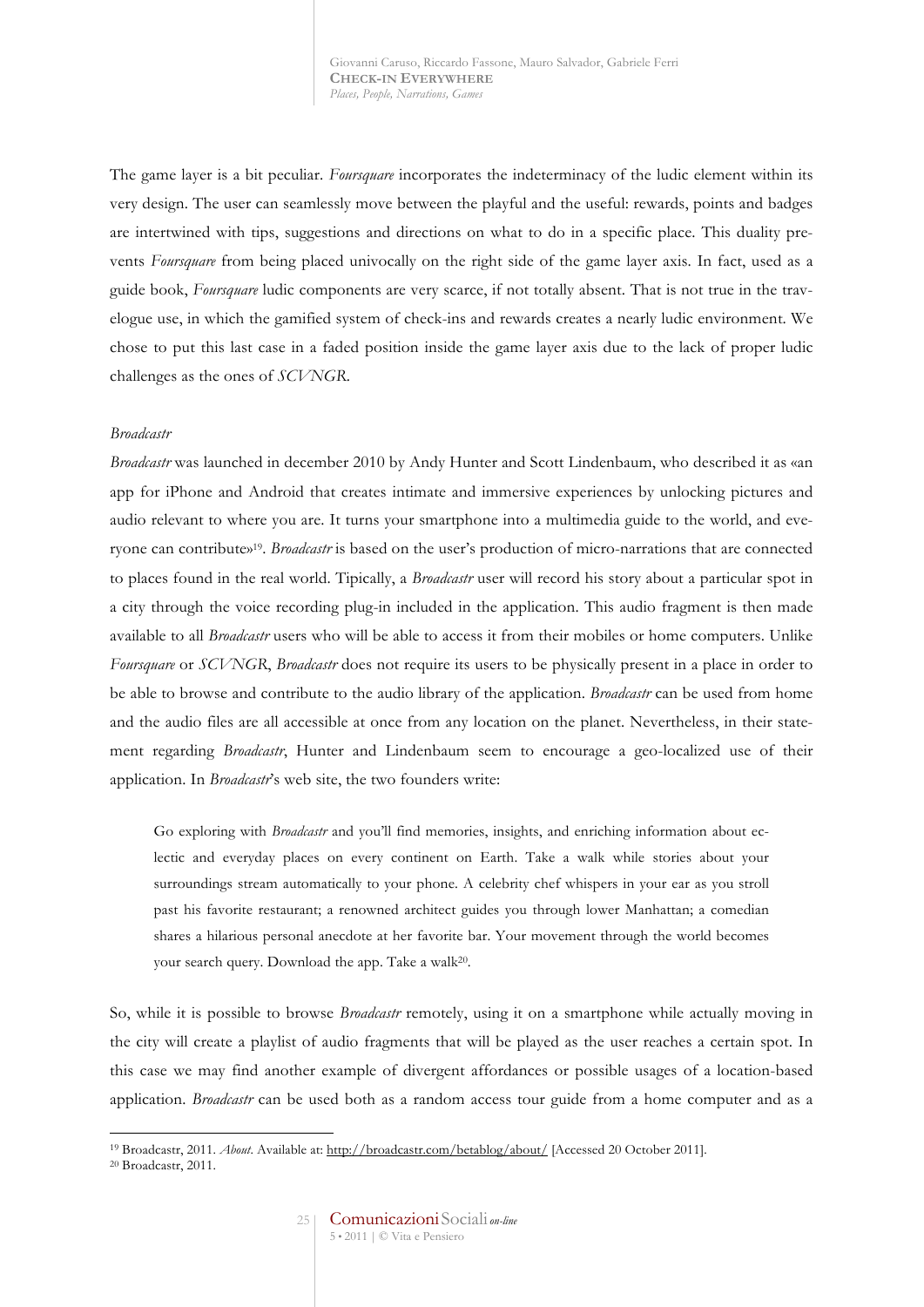geo-related playlist creator supplying a flux of micro-narratives to a user traversing a real space. This makes the narrative component of *Broadcastr* strikingly similar to the one found in *Foursquare*. In both cases, an emergent location-related narration is built upon a multitude of user-created fragments, but the application allows a less enterprising user to resort to *Broadcastr*'s flux as one would do with an audio guide.

Of the four case studies we focused on, *Broadcastr* is the only one that avoids showing clearly definable ludic features. The application does not include badges or rewards system and poses no explicit challenges. Nevertheless, the openness of the system makes it a potential platform for playful practices designed by the users. One could easily imagine a scavenger hunt game where hints are administered through audio fragments that are activated when players reach a certain spot.

*Broadcastr*'s dynamics of social interaction seem less prominent than those present in *Foursquare* or *SCVNGR*. While it is possible to *follow* friends on *Broadcastr* (much like what happens on *Twitter*) and comment on their profiles, the discreteness and diversity of users' contributions, ranging from journal entries to field recordings, and the absence of any defined competitive structure (e.g. mayorships in *Foursquare*) make user interaction much looser and rarefied.

### *Whai Whai*

*Whai Whai* is a series of games challenging its players to explore the central areas of a small number of specific cities by asking them questions that can be answered only by actually going to a specific place to observe the details of a building or a landmark. Each *Whai Whai* game covers a specific city (Florence, Rome, Milan, Venice, etc.). It aims at making tourism more compelling and engaging by assigning to players a series of quests and riddles to be solved, by tracking their progress throughout the game and by adding a developing narrative unfolding across each session. *Whai Whai* can be played using an iPhone or a specific paper booklet and a common mobile phone and, obviously, each episode must be played in the corresponding city. Users progress through a narrative designed for a specific urban area by exploring it, by examining its landmarks and by answering the questions proposed by the game.

This application is much more closed than the previous examples. Differently from the other cases, *Whai Whai* games are designed from a single team that does not leave to common users the power to alter the game structure and to add new contents. While its branching structure is remarkably wide and makes it possible for subsequent games to be quite different from one another, it is still a finite experience that cannot be expanded.

Also, game-like elements are more evident in *Whai Whai*. Sessions have definite beginnings, developments and endings, there is a rudimentary score system and the game evaluates the players' progresses. While the system is not designed to allow users to *lose* a game – the story and the session will progress anyway even if the wrong answers are repeatedly given – it still signals whether players are performing in a good or bad way.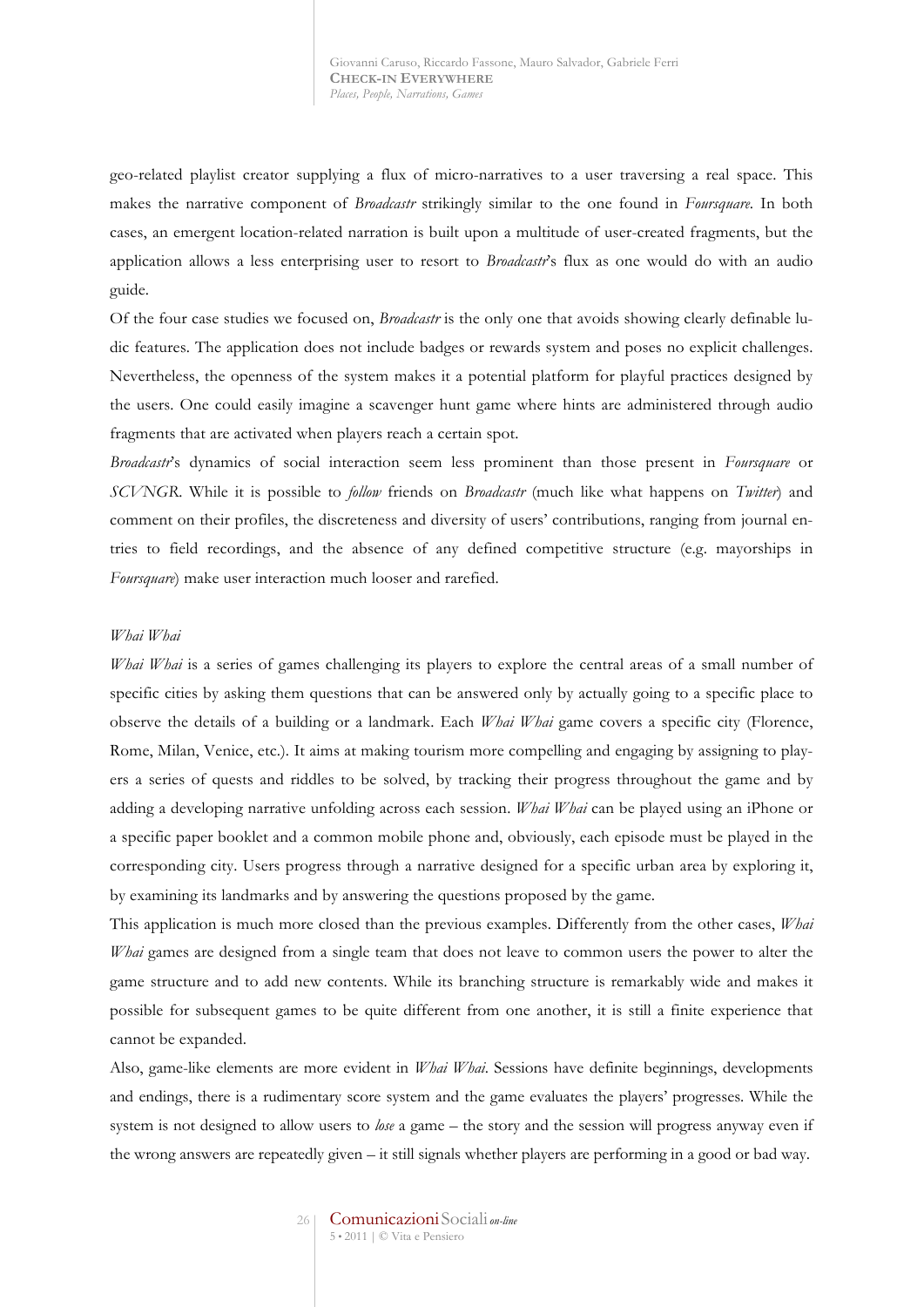Due to its closed nature and the unidirectional (top-down) nature of both the ludic and narrative components, *Whai Whai* does not allow for social interactions outside those that takes place within the party of players involved in the same game.

## **Conclusions**

 $\overline{a}$ 

In this tripartite model (**Fig. 2**) we tried to analyze our four cases basing our assumptions on both their design and the practices they elicit. In two cases (*Foursquare* and *Broadcastr*) this approach led us to the decision of considering two different modes of engagement, that we defined as guide book and travelogue. For this reason, the two applications are not placed univocally on the *continua*, but are split into two distinct entities (b1 and b2 for *Foursquare*, d1 and d2 for *Broadcastr*) occupying different positions in the scheme. Our distinction is based on the discrete styles of usage that emerged from the analysis of the affordances of each application. It is important to remark the ideal and theoretical nature of the usages that we propose, since the actual user of *Foursquare* or *Broadcastr* is very likely to enact hybrid practices where no clear-cut distinction can be observed.

While the four applications that we decided to analyze seem to rely on common assumptions (turning everyday spatial practice into *something else*), our model shows the complex and varied nature of these products. *SCVNGR* and *Whai Whai* seem to take different approaches to the ludicization of urban exploration. *SCVNGR* is consistently featured on the right side of the model. This means that a strong social component and an emergent approach to narrative complement a clearly defined ludic orientation. Of our four specimens *SCVNGR* is the one that adopts the most pervasive approach, where playful practices are intertwined with social networking and contribute to the construction of a collaborative narration. On the other hand, *Whai Whai* relies on a consistent game apparatus with defined rules and goals but does not allow its players to access to their expanded network nor to engage in an activity of collaborative narrative construction. In this sense, *Whai Whai* can be seen as a ludicization of an older medium such as the guide book or, on the other hand, as a spatialization of hypertextual media such as a choose-your-own-adventures book.

*Foursquare* poses different problems since two distinct possible usages emerged from the analysis. If used as a user-generated guide book (case b2), the application is consistently featured on the left side of the scheme, where less interaction with the user occurs. In the case of what we defined the travelogue usage (case b1), *Foursquare* seems to mimic *SCVNGR*'s behaviour, since it features a strong social component and a predominantly collaborative narrative development. What stands out in this case is *Foursquare*'s lack of distinct ludic component. While *SCVNGR* and *Whai Whai* aim at creating a *gaming situation*21, where

<sup>21</sup> Finnish researcher Markku Eskelinen defined the gaming situation as «a combination of ends, means, rules, equipment and manipulative actions». Eskelinen, M., 2001. The Gaming Situation, *Game Studies*, 1 (1). Available at http://www.gamestudies.org/0101/eskelinen/ [Accessed 20 October 2011].